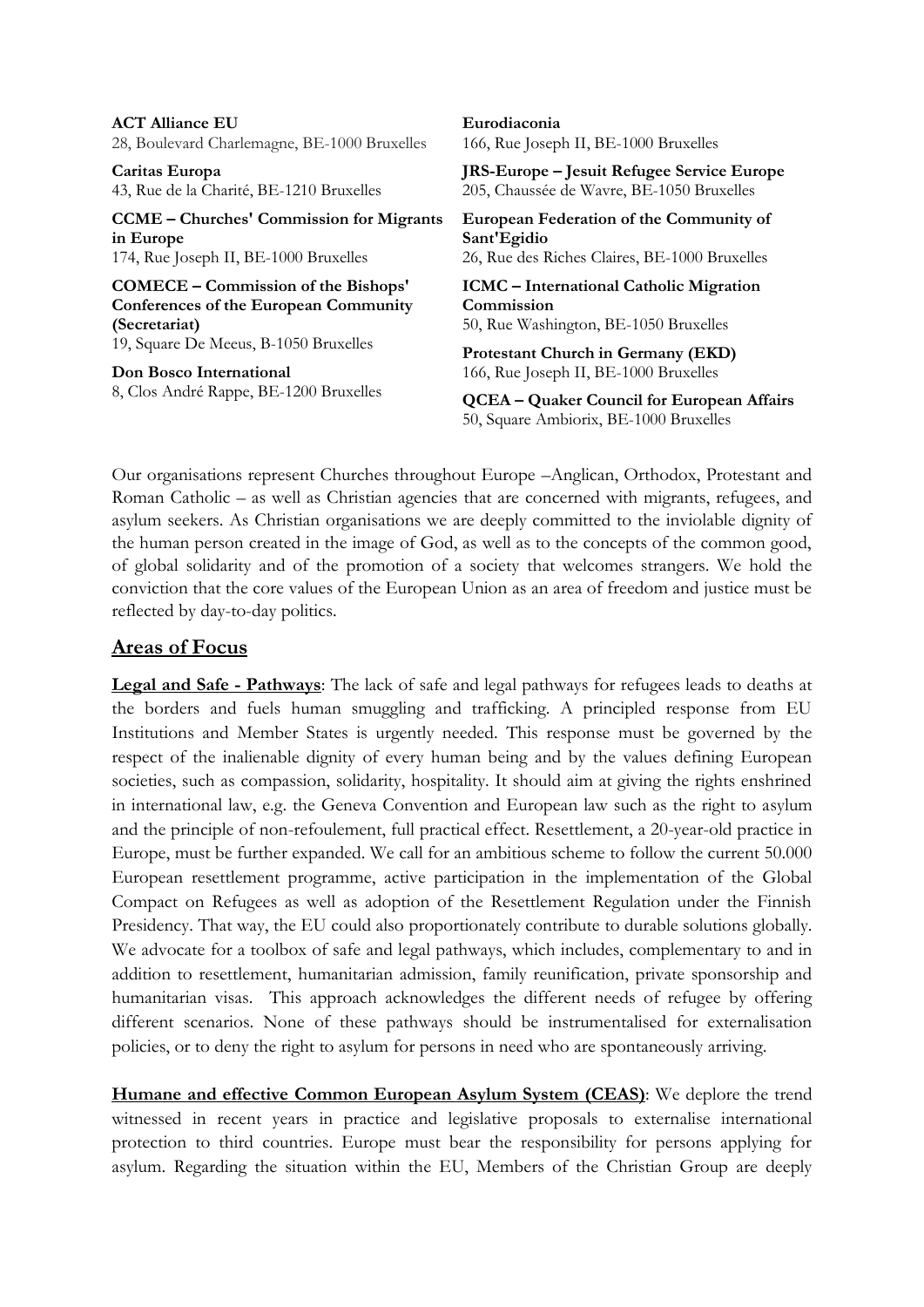concerned about the weakness of the Common European Asylum System and feel that it does far too little to guarantee the effective protection and human rights of asylum seekers and other beneficiaries of international protection. Among other recommendations, we believe that all asylum applications should be handled in line with high procedural safeguards and with special precautionary measures for vulnerable persons and minors. All beneficiaries of international protection should receive the same benefits and rights. The CEAS should enable asylum applicants and persons with international protection to live in a humane and dignified manner in Europe and to integrate into their host societies. We therefore reject the approach where certain procedural safeguards, like access to reception conditions or social benefits are denied as a punitive measure for secondary movement.

**Free movement**: We believe that instead of reinforcing restrictions on free movement for beneficiaries of international protection, EU member states need to elaborate the conditions for the mutual recognition of positive protection statuses valid throughout the Union to enable intra EU mobility for those who have been granted protection. Allowing free movement mobility under certain conditions comparable to those of EU citizens would foster access to labour markets and self-reliance.

**Dublin and Solidarity**: The first irregular-entry criterion is the main pitfall of the Dublin System, as it arbitrarily shifts the main responsibility for asylum application examinations to Member States with external EU borders. Those countries of first arrival are thus overstretched, which not only undermines solidarity among EU member states but leaves many asylum seekers in overcrowded and otherwise precarious living conditions. A future Dublin system or any system of responsibility sharing should provide for the effective protection of asylum seekers and take into consideration asylum seekers' family links, personal ties and preferences in order to determine the country responsible for an asylum application in a way that would facilitate their integration into the host country. Transfer of asylum seekers to member states that cannot guarantee dignified reception and high-quality asylum procedures should not be acceptable.

**Return:** The EU return policy must guarantee the safety and dignity of returnees, and respect international and European safeguards as well as the Refugee Convention, especially the nonrefoulement principle. People should never be returned to unsafe places where their life is at risk. Family unity should be strictly respected in the return process, as well as the best interest of the child. As during the asylum procedure, special safeguards must be put in place for vulnerable persons in return procedures as well. Voluntary return should always prevail over forced return and voluntary return programmes, for which beneficiary only sign up after an informed decision, should provide proper reintegration support. Detention should only be used as last resort, with due regard to proportionality, after alternatives measures to detention have been examined. We are concerned that the desire to increase return rates is at the expense of returnees' fundamental rights and negatively impacting procedural safeguards, especially the right to an effective remedy for appeal procedures including the suspensive effect. The prerequisite of a lawful return decision is a fair and transparent asylum procedure. The legal situation of people leaving in limbo (who cannot be returned due to circumstances beyond their control) should be clarified to avoid destitution.